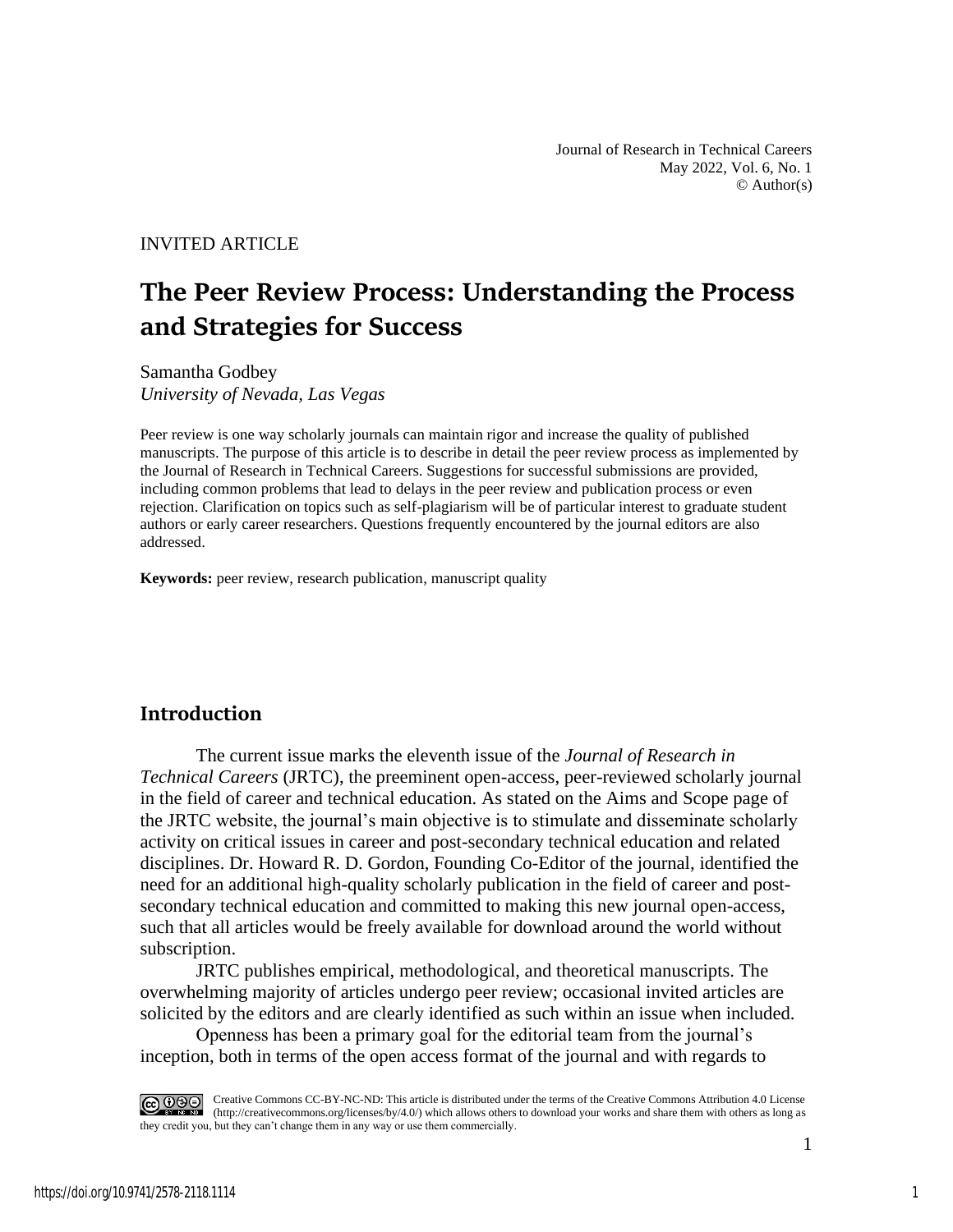transparency around components of the peer review process. As examples, the journal provides all reviewer comments to authors, and journal policies are articulated on the public-facing journal website. With this article, we hope to further this openness by explicating the peer review process as implemented by the journal and by providing suggestions for success for future authors.

# **The JRTC Process**

Scholarly rigor is of utmost importance to the journal. The process used to ensure this rigor is illustrated in Figure 1 and described in detail below.

### **Figure 1**

*The JRTC Peer Review Process*



#### **JRTC Peer Review Process**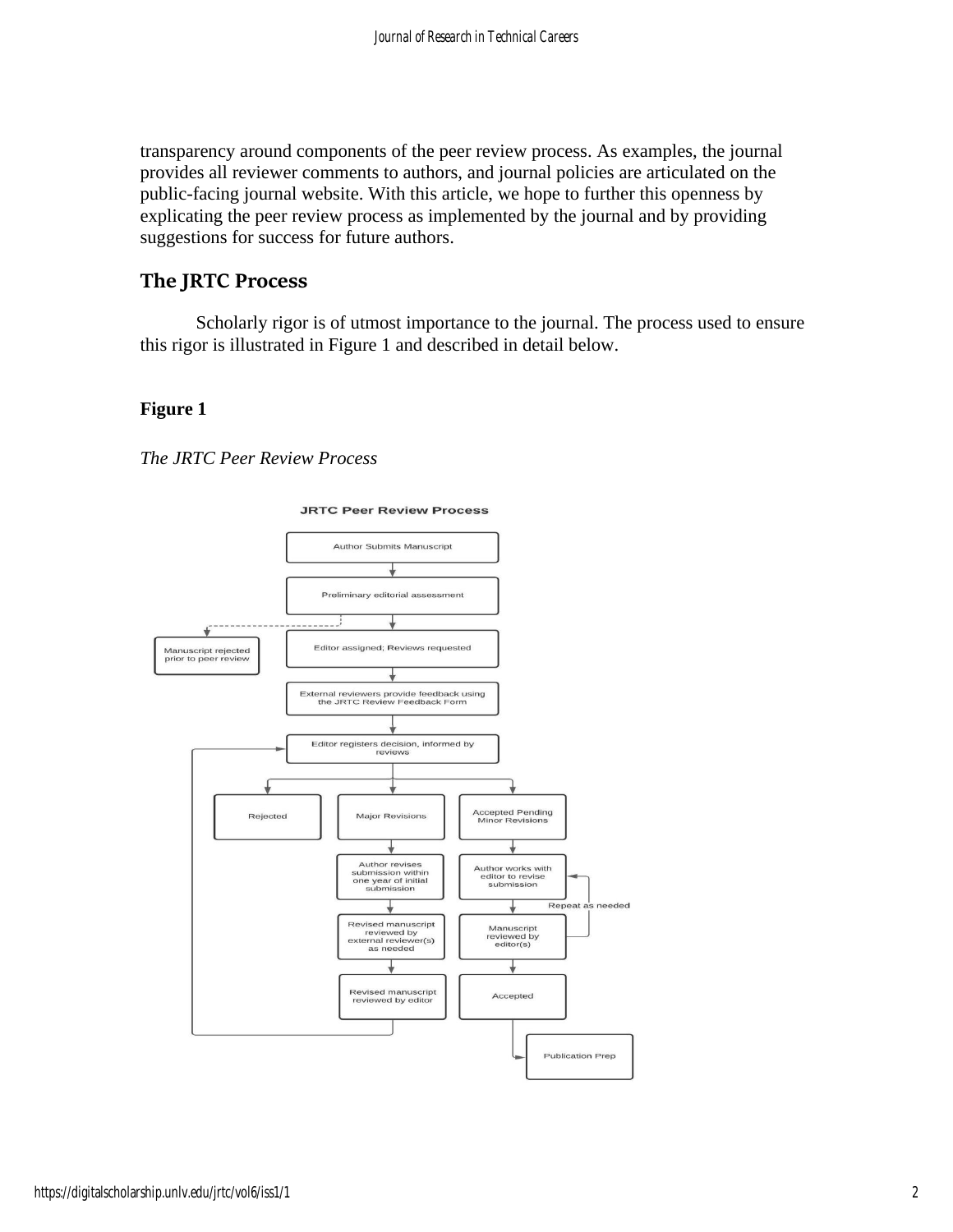# **Table 1**

# *JRTC Publication Process in Detail*

| Steps in the Review and Publication Process |                                                                                                                                                                                                                                                                                                                                                                                                                                                                                                                                                                                                                                                                                                                                       |
|---------------------------------------------|---------------------------------------------------------------------------------------------------------------------------------------------------------------------------------------------------------------------------------------------------------------------------------------------------------------------------------------------------------------------------------------------------------------------------------------------------------------------------------------------------------------------------------------------------------------------------------------------------------------------------------------------------------------------------------------------------------------------------------------|
| <b>Author Submits Manuscript</b>            | Submission is completed on the Journal website.<br>$\overline{a}$<br>In addition to the manuscript itself, authors must include a cover<br>$\overline{a}$<br>letter addressed to the JRTC editors that includes the article title,<br>contact information for all authors, a statement regarding IRB<br>approval, if appropriate, and an acknowledgement of any known<br>conflicts of interest associated with the publication.                                                                                                                                                                                                                                                                                                       |
| <b>Editorial Assessment</b>                 | An editor conducts an initial assessment of the submission.<br>Is the submission a scholarly article?<br>$\overline{a}$<br>Does the topic of research fall within the Journal's scope,<br>$\overline{a}$<br>especially as regards to the career clusters?<br>If not, manuscript is rejected prior to peer review.<br>$\overline{\phantom{0}}$                                                                                                                                                                                                                                                                                                                                                                                         |
| <b>External Review</b>                      | Invitations are sent to at least three reviewers, typically two<br>$\overline{\phantom{0}}$<br>external reviewers, and one member of the JRTC Editorial Board.<br>Reviews are completed by reviewers and returned to the editor.                                                                                                                                                                                                                                                                                                                                                                                                                                                                                                      |
| <b>Editorial Decision</b>                   | Reviews are read and assessed by the editor. Additional reviews<br>$\overline{\phantom{0}}$<br>are requested if needed.<br>Editor renders decision: Accept with minor revisions, Major<br>$\overline{a}$<br>revisions required for acceptance, Rejection<br>Editor sends decision to author(s) along with specific suggestions<br>$\overline{a}$<br>for revision and provides access to the reviewer reports.                                                                                                                                                                                                                                                                                                                         |
| <b>Publication Prep</b>                     | Author prepares manuscript according to the JRTC Final<br><b>Manuscript Preparation Guidelines.</b><br>Author names and institutions should be added to manuscript at<br>this stage and any redacted text updated.<br>Upon receipt of the final manuscript, the manuscript is sent to the<br>$\overline{\phantom{0}}$<br>JRTC Copy Editor.<br>Copy edits are sent to author by assigned editor.<br>$\overline{\phantom{a}}$<br>Author revises manuscript accordingly.<br>$\overline{\phantom{a}}$<br>Final manuscript is formatted for publication.<br>$\overline{a}$<br>After acceptance, JRTC Managing Editor contacts authors re:<br>$\overline{a}$<br>Article Processing Charge, to be submitted to JRTC prior to<br>publication. |
| Publication                                 | Issues are published biannually in the first week of May and<br>December each year.                                                                                                                                                                                                                                                                                                                                                                                                                                                                                                                                                                                                                                                   |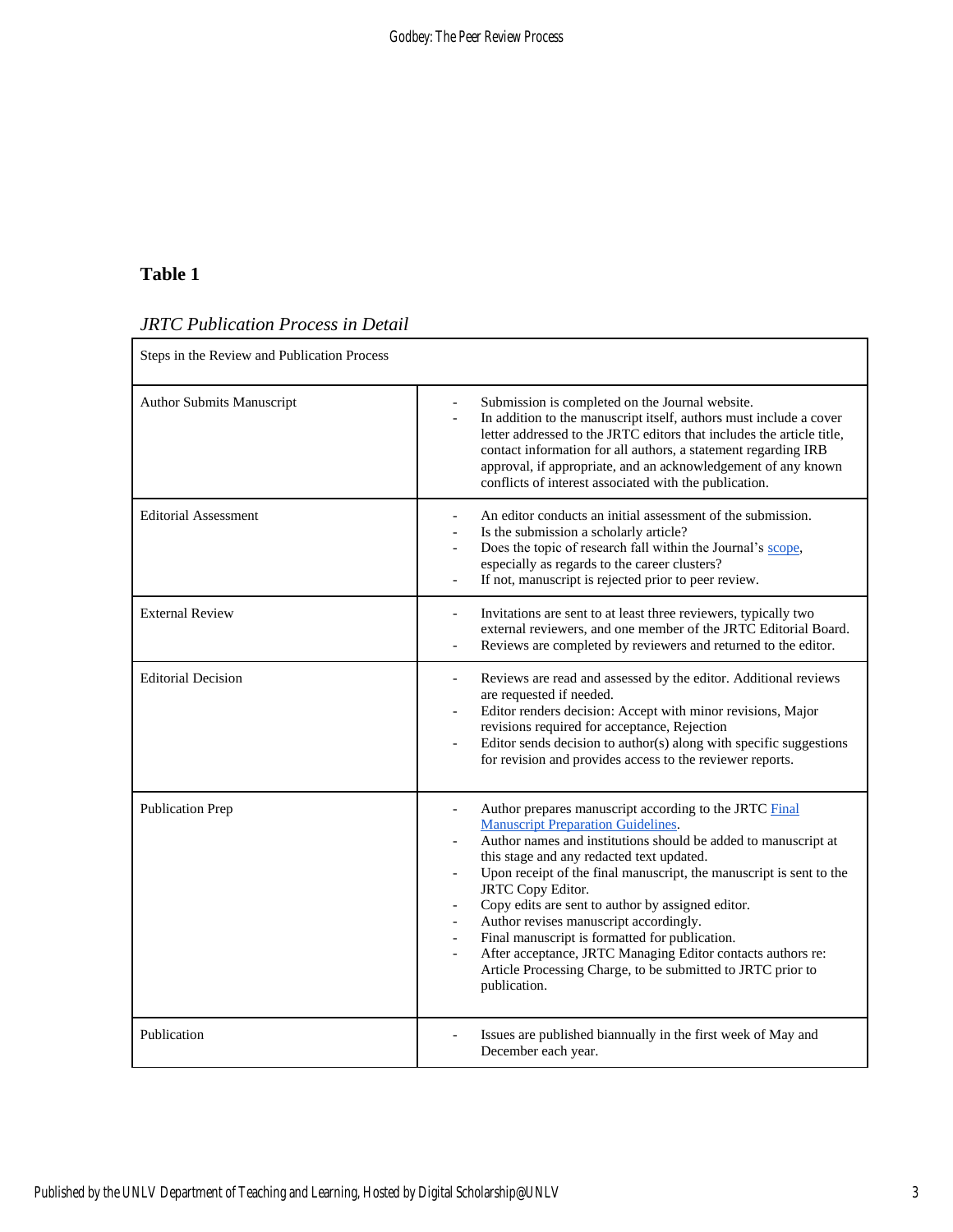**Preliminary Editorial Assessment.** JRTC follows a rigorous peer review process starting with a preliminary editorial assessment. This process begins when the author submits a manuscript along with a cover letter to the editors confirming Institutional Review Board (IRB) approval, as appropriate, and stating any known conflicts of interest associated with the publication.

After an author submits a manuscript through the online submission management system on the [journal website,](https://digitalscholarship.unlv.edu/jrtc/) an acknowledgment is automatically sent to the author to confirm receipt. At this time, each manuscript is read by an editor in order to conduct a preliminary evaluation of the submission regarding suitability for the journal. The submission may be rejected at this point if the manuscript is 1) incomplete or otherwise of insufficient quality for review, 2) not a scholarly article, or 3) falls outside of the Aims and Scope of the journal, i.e., the manuscript does not align with any of the sixteen career clusters within the National Career Clusters Framework. If so, the editor rejects the submission without external review and notifies the author. If the manuscript aligns with the journal aims and scope, the editor will request a revision from the author if the manuscript includes any information that may interfere with the blind peer review, or if the manuscript exceeds the page limit for the journal (15 single-spaced pages including references).

Manuscripts that pass this initial editorial review proceed to the external review process. The editor who conducted the initial assessment sends invitations to expert reviewers and assigns the submission to a specific editor who will be the primary point of contact for the author throughout the remainder of the review process.

**External Review.** Following the preliminary evaluation to eliminate submissions unsuitable for JRTC, all remaining papers are sent out for review. The journal's policy is to have manuscripts reviewed by two expert reviewers in addition to a member of the journal's Editorial Board, utilizing a double-blind peer review process, meaning that the identity of both the author and the reviewers is hidden during the peer review process. Reviewer identities for specific manuscripts are never revealed; however, a list of reviewers who have contributed to the journal is published every two years in the December issue. All reviewers have a terminal degree in their fields and relevant subject area and methodological expertise for the topics covered by the journal.

All manuscripts are reviewed as rapidly as possible while maintaining rigor. To facilitate rigor and transparency, reviewers are provided with the JRTC Reviewer Feedback Form (Appendix A) and are informed that the completed form will be shared directly with the author(s). This form draws reviewers' attention to specific aspects related to each of the standard components of a research article; for example, for the literature review, the reviewer is asked to assess the scope of the review, the description of an appropriate theoretical or conceptual framework, and the quality of sources. The reviewer feedback form also includes open response fields for additional comments on specific sections of the article and/or on the manuscript as a whole. Reviewers submit feedback to the author and editor via this form and may also submit separate comments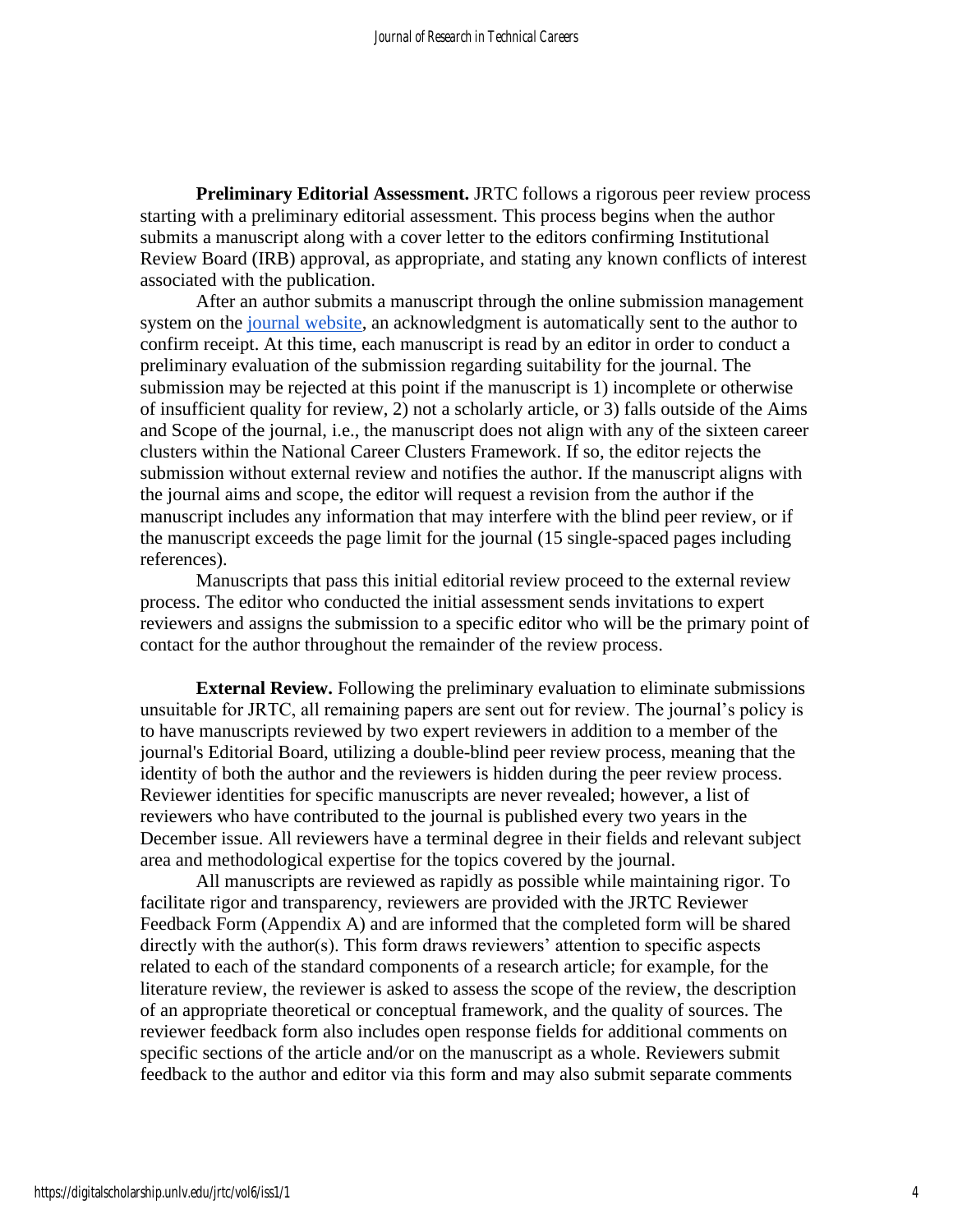directly to the editor. The purpose of the review is to provide detailed input to the editors to assist in rendering a publication decision and to provide authors with feedback that will guide revisions as necessary.

The external peer review is one of the most time-consuming stages of the review process. Depending on the submission's topic and methodology as well as the time of year the requests are sent, it may take several weeks to get commitments from at least three reviewers. The editors attempt to select reviewers with subject and methodological expertise that aligns with each submission. After a reviewer commits, they are generally asked to complete their review within three weeks if possible.

After at least three reviews are received, the editor reads all reviews in order to render a decision. The reviews are advisory to the editor, and the final decision is made by the assigned editor. If recommendations from reviewers are contradictory, the editor may consult with fellow editors prior to rendering a decision and/or request additional external reviews.

**Decision.** Finally, the assigned editor renders a decision for the submission: Accept with minor revisions, Major revisions required for acceptance, or Rejection (Table 2). The editor notifies the author of this decision, provides authors access to the reviewer reports, and indicates next steps for the authors, which vary depending on the decision. When revisions are required, whether minor or major, the editor may additionally direct authors to specific reviewer comments that must be addressed prior to acceptance. If a manuscript is accepted, the manuscript is screened using iThenticate plagiarism detection software. The editor generally communicates the iThenticate results with author(s) only if a concerning amount of text has been highlighted. Once accepted and screened for plagiarism, the manuscript proceeds through the final stages of publication preparation, including copyediting.

#### **Table 2**

| <b>Editorial Decision</b>   |                                                                                                                                                                                                                                                                                                                                                                                                                                                                                       |
|-----------------------------|---------------------------------------------------------------------------------------------------------------------------------------------------------------------------------------------------------------------------------------------------------------------------------------------------------------------------------------------------------------------------------------------------------------------------------------------------------------------------------------|
| Accept with minor revisions | Editor conducts plagiarism check using iThenticate.<br>Authors proceed with revisions with assigned editor, per guidance<br>provided by the editor and reviewers.<br>Editor communicates iThenticate results with author(s) only if a<br>concerning amount of text has been highlighted. If authors are<br>unable or unwilling to revise the submission to lower the<br>iThenticate score into an appropriate range, the submission is<br>removed from consideration for publication. |
| Major revisions required    | Authors have one year from initial submission to revise and<br>resubmit.<br>Upon receipt of revision, the editor reads and assesses the revised<br>manuscript.<br>Editor requests a second review from the original reviewers as                                                                                                                                                                                                                                                      |

*Editorial Decisions in Detail*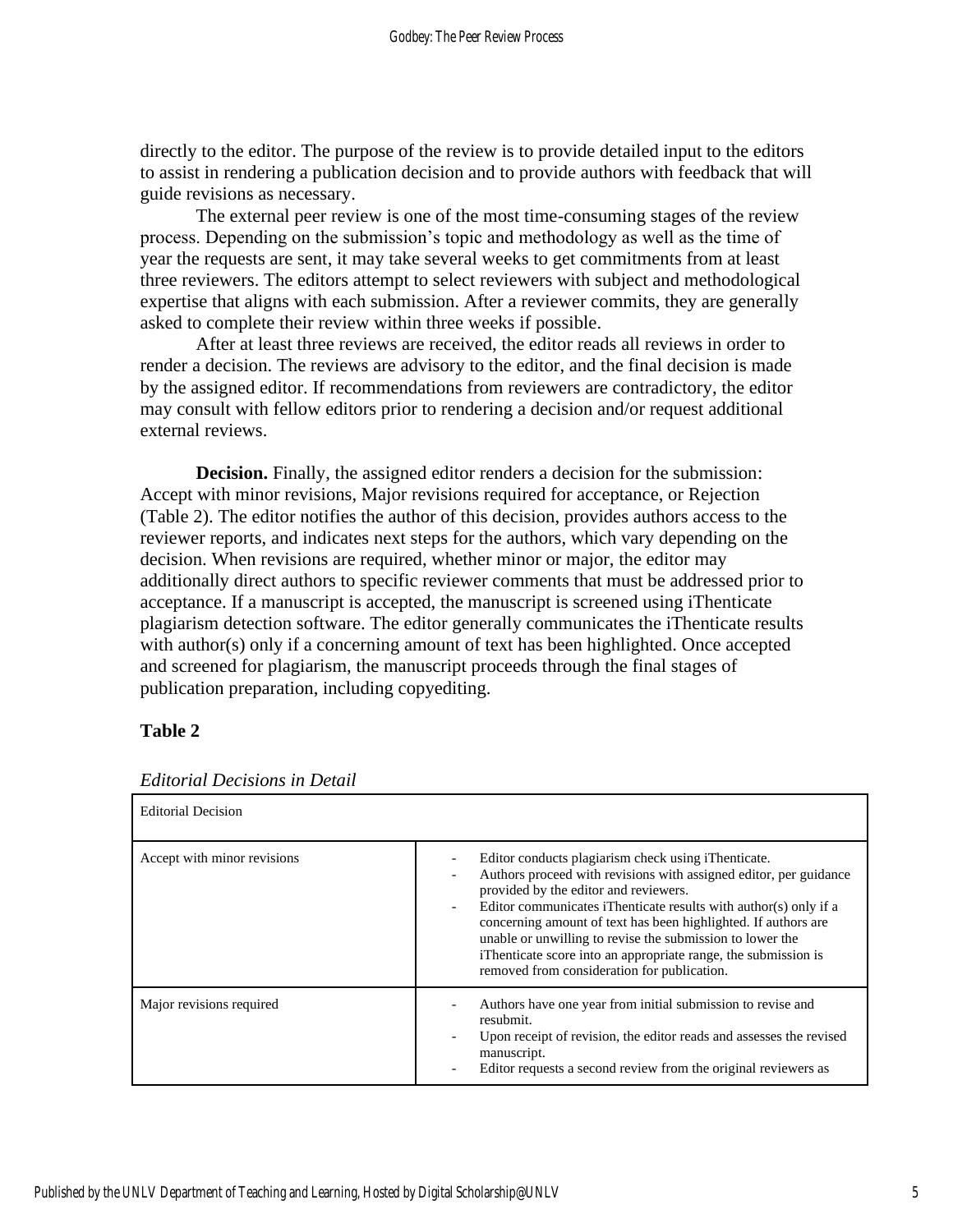|           | needed. Generally, reviewers who suggested at least major<br>revisions will review the revised manuscript a second time.<br>Reviews are returned to the editor.<br>Editor renders decision: Accept with minor revisions, Major<br>revisions required for acceptance, Rejection                       |
|-----------|------------------------------------------------------------------------------------------------------------------------------------------------------------------------------------------------------------------------------------------------------------------------------------------------------|
| Rejection | The submission is no longer under consideration by the journal.<br>Authors are welcome to substantially revise their manuscript and<br>submit it as a new submission at a later date. However, authors<br>should note that revisions must be substantial to avoid rejection<br>prior to peer review. |

# **Suggestions for Successful Submissions**

This section provides suggestions for successful submissions and addresses some of the most common issues that lead to additional revisions or even rejection from the journal. Many of the following suggestions may be more appropriate for graduate student authors or early career researchers; however, we feel that it is worth articulating these suggestions here to equip authors to engage successfully with the peer-review and, ideally, the publication process.

**An Appropriate, Clearly Explained Theoretical Framework.** With rare exception, manuscripts should incorporate a theoretical or conceptual framework that is appropriate for the study. Some first submissions lack a theoretical or conceptual framework altogether or provide only a cursory mention of a framework. The framework and its relationship to the study should be clearly articulated. Additionally, the method and/or discussion should refer to this theoretical framework. Questions to consider include, how did this framework influence the development of the study and/or the interpretation of the results?

**Thorough Description of Methodology.** Authors should consult the Reviewer Feedback Form (Appendix A) for specifics of components that should be addressed in the methodology section, including data collection and sampling procedures, evidence of reliability and validity or trustworthiness and transferability, and data analysis. Descriptions should be detailed and clear such that readers understand what the researcher(s) did and why. Additionally, authors may find the standards provided by the American Educational Research Association (2006) on reporting on empirical research useful as they compose their research reports, in particular the sections on design and logic of a study, sources of evidence, and measurement and classification.

**A Current and Comprehensive Literature Review.** A common comment from our reviewers is the suggestion that the author(s) update or expand on parts of the literature review. Reviewers may suggest specific authors or research that would likely be included in the literature review. Often, the reviewers encourage authors to incorporate recent publications or noteworthy seminal works from a discipline. In addition to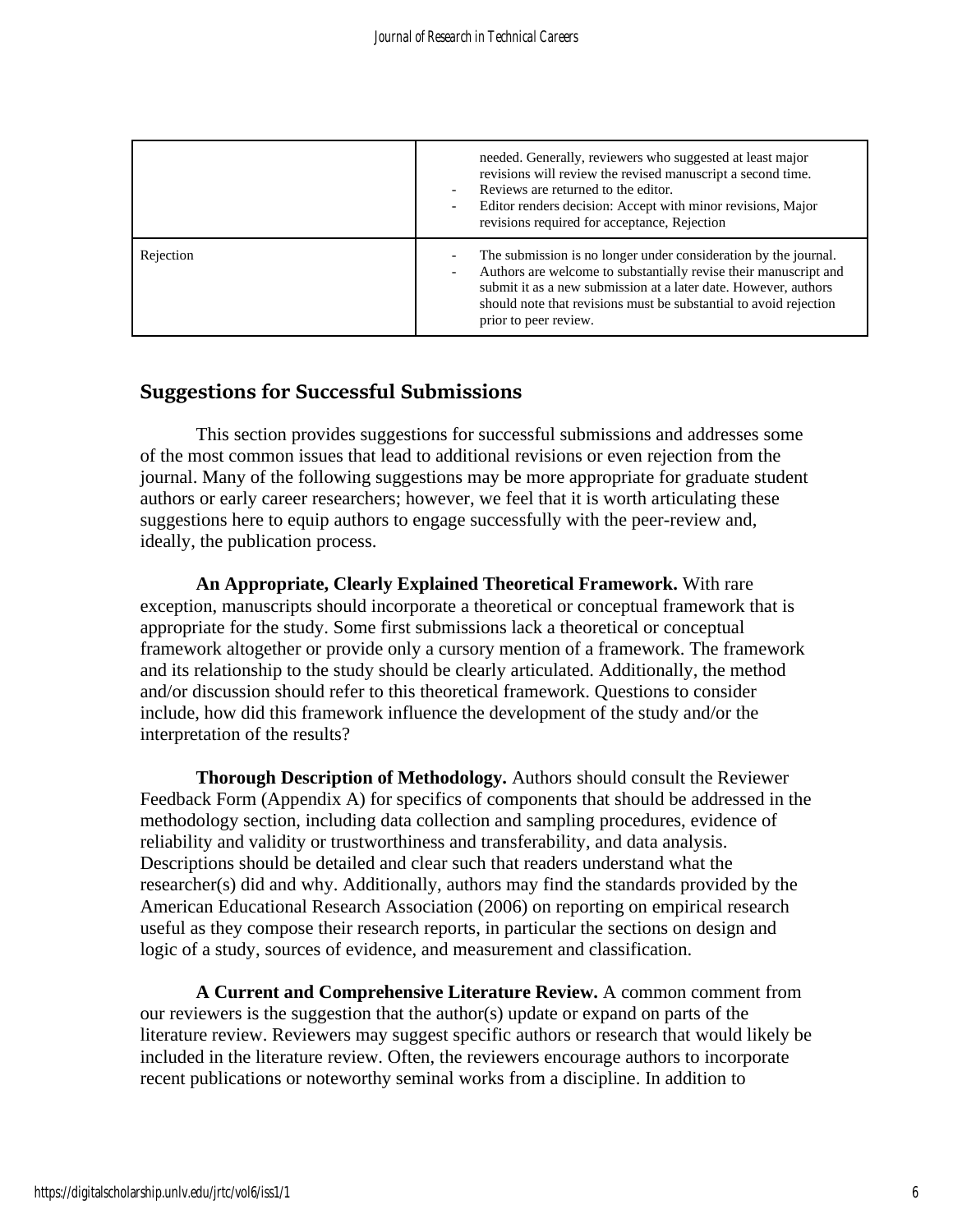including a combination of contemporary references and foundational literature, the literature review should primarily refer to scholarly publications such as academic journal articles, scholarly books or book chapters, or government documents. Certain websites may be included for background on a particular topic, especially if scholarly or government resources are unavailable, but authors should avoid or severely limit references to commercial websites.

**Informal Peer Review Prior to Submission.** The submission to the journal platform should not be the first time a person other than the author has read the manuscript. Authors will increase the likelihood of acceptance if they request a local, informal peer review prior to submission. A person less familiar with the research topic or methodological approach can be especially helpful in identifying aspects of the research description that remain unclear. Articles that lack clarity or are disorganized will likely be rated lower in terms of the overall assessment of the submission.

**Explanation of Revisions in a Well-Organized Cover Letter.** When an author submits a revision, including a well-organized cover letter summarizing their revisions will increase the likelihood of acceptance and shorten the time to decision. As is noted in every decision letter suggesting revisions, authors should address all reviewer concerns and suggestions and provide a summary of any revisions in a blinded cover letter. The editors do not require that authors agree with all of the suggestions provided by the reviewers; however, authors must explain any decisions to not follow the suggested edits. Authors should address all reviewer comments regardless of whether a particular suggestion was incorporated into the revision. Authors may find it helpful to organize their summary of revisions according to sections of the manuscript, such as literature review, method, etc. The cover letter should ideally include some version of what the comment was, what they did, and ideally include the relevant page number of the manuscript.

**Ethical Reuse of Previously Published Work.** Authors should ensure they are ethically reusing and citing previously published works, including works by the authors themselves. All reused work should be paraphrased or placed in quotation marks and cited properly with an in-text citation. Upon acceptance, the JRTC editors use the plagiarism tool iThenticate to screen all manuscripts. This tool provides a similarity report with highlighted content. There is not an exact percentage of similar text that the editors consider acceptable. In iThenticate reports, common phrases are highlighted even if brief, and even correctly cited direct quotations are highlighted. Scholarly articles necessarily reuse language from existing texts. The journal editors are looking for longer phrase- or sentence-length highlights and/or paragraphs that indicate that text has been improperly reused from previously published work. While composing the manuscript, authors should always place quoted text in quotation marks to avoid inadvertent plagiarism.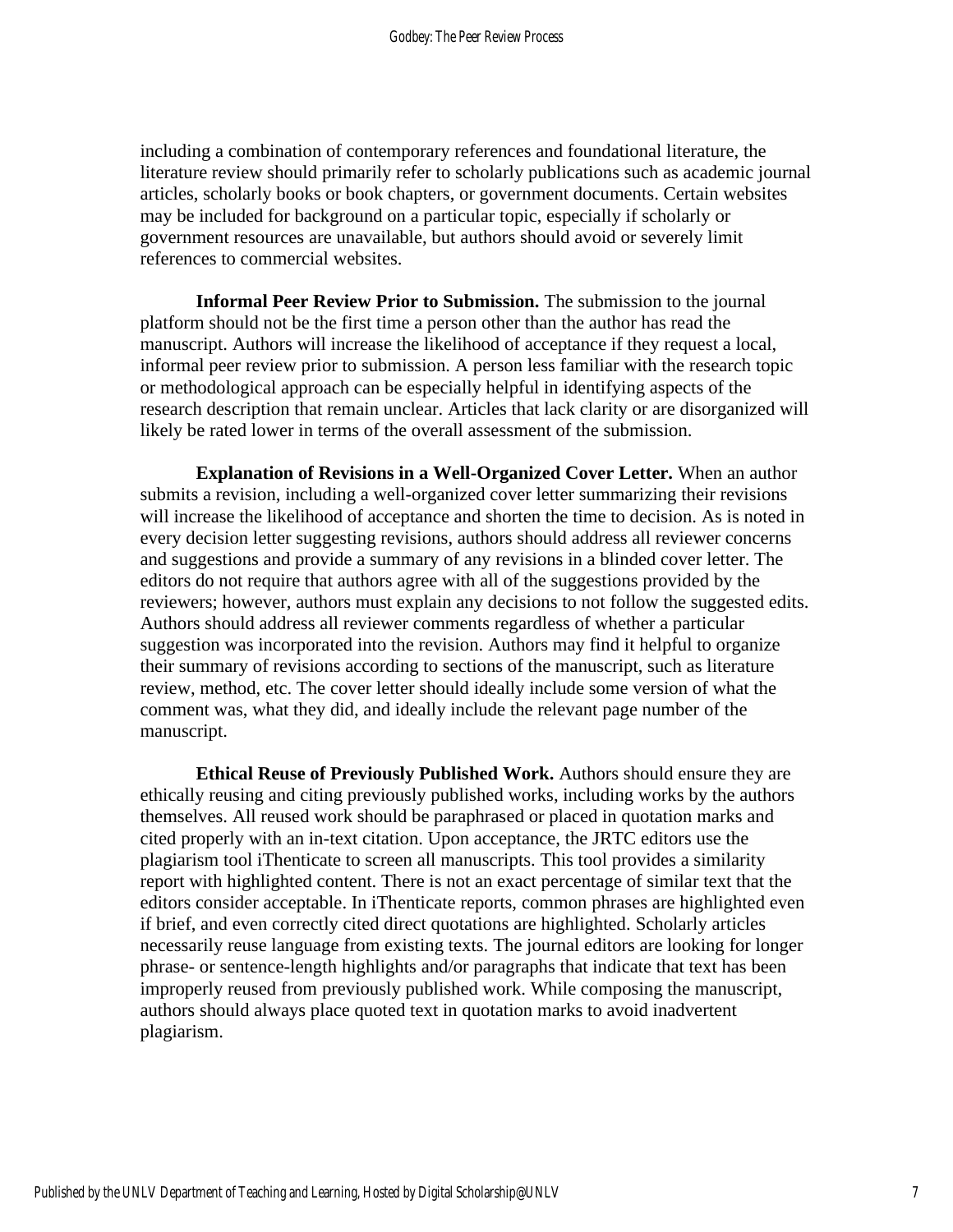**Avoid Self-Plagiarism.** At JRTC, self-plagiarism is one of the most frequent delays to publication after acceptance. While it is acceptable to publish multiple articles from the same study and/or to reuse data, authors should not reuse exact or close-to-exact language from a previous paper of their own, which can be flagged as self-plagiarism.<sup>1</sup> Many authors find this especially challenging when describing the methods from a previously published study. As is noted in the Publication Manual of the American Psychological Association (APA, 2020), duplication of "previously used words without quotation marks or citation" is permissible only when "limited in scope" (p. 256). APA provides additional guidance on how to appropriately incorporate and indicate such duplicated material. For example, where possible all duplicated material should be kept together. While quotation marks are not necessary, authors should identify the duplicated material using a signal phrase such as "as I have previously discussed" and include an appropriate in-text citation (APA, p. 256).

This limitation on reuse of one's own work does not apply to work previously published as a doctoral dissertation or master's thesis. If applicable, authors should notify the editors that a submission is a revision of a published dissertation or thesis prior to the plagiarism screening,

# **Frequently Asked Questions**

#### *What is the acceptance rate for JRTC?*

Overall, for the first ten issues of the journal ending in Volume 5, Issue 2, the journal has an acceptance rate of 48%. This includes manuscripts that initially received a decision of major revisions required for acceptance.

#### *What is the reach of the journal?*

As of 1/24/2022, the journal download statistics were: 14,224 Downloads from 1,087 institutions in 148 countries worldwide. Our articles are delivered to library discovery platforms including OCLC (Worldcat), Ex Libris (Primo), ProQuest (Serial Solutions / Summon), and EBSCO Discovery. We are also indexed in ERIC and included in the Directory of Open Access Journals.

#### *What is the Article Processing Charge, and why do I have to pay it?*

JRTC currently charges an article processing charge (APC) of \$150 per published article. There is no fee to submit a manuscript. An APC is a common practice among open-access journals to help defray costs associated with producing these journals, in the absence of subscription fees. This charge is typically paid by the author, or the author's funder, institution, or employer. Upon acceptance, the JRTC Managing Editor contacts the author(s) with details about the APC, which is due prior to publication. Prices vary

<sup>&</sup>lt;sup>1</sup> For more information on self-plagiarism, authors may find it helpful to consult the resource "Self-Plagiarism: How to Define It and Why You Should Avoid It" (American Journal Experts, n.d.).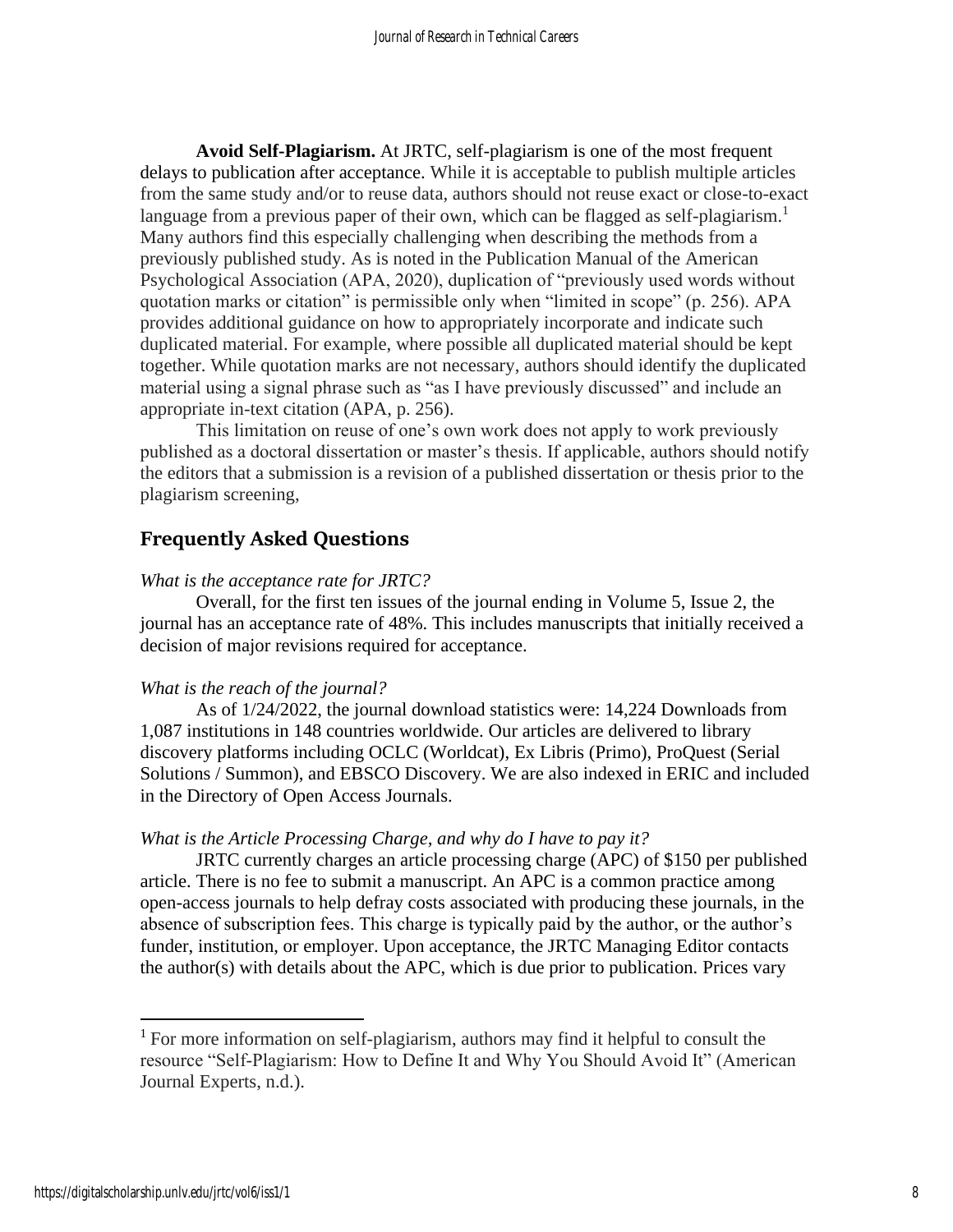for APCs across journals, with the highest charges coming from professional publishers or disciplines such as biomedicine and earth sciences (Solomon & Björk, 2012).

#### *Why is there a page limit, and why do I have to adhere to it?*

Submissions to the journal can be as long as 15 single-spaced pages including references but excluding all figures and tables. Some authors question this page limit due to the online nature of the journal; however, the editors agree that this length is sufficient for the types of scholarly articles published in JRTC. Longer articles increase review time as well as other components of the publishing process including copy editing. Articles longer than 15 single-space pages likely benefit from more concise language in one or more sections of the article. Submissions that exceed this length will be returned to authors prior to external review.

#### *When can I expect a decision? / If accepted, when will my article be published?*

For many journals, the publication cycle is such that research may take years between submission and publication. Our online-only format helps with shortening the time from submission to publication; we also work with our reviewers to ensure timely feedback. Authors can expect an initial decision on average within five to six weeks. However, depending on the research topic and methodology, getting commitments from at least three qualified reviewers may delay the review process. Authors should also note that editors do not send any new manuscripts out for review between May 15 and August 15 of each year. Once accepted, the assigned editor will communicate with authors the likely publication date. Most often this is the upcoming issue; however, publication may be delayed until the following issue. Most successful authors see their work published within six to nine months of their initial submission.

#### **Conclusion**

The JRTC editorial team is committed to publishing high-quality, timely research. The team strives for efficiency in our review process so that authors can publish quality research in a timely manner, thereby allowing the field to benefit from this work as soon as possible. For authors who are willing to put in the work in revising their work, the peer review process need not be daunting; this process serves as an indicator of quality and more importantly helps authors improve their work.

The goal of the peer review process after all is to improve the quality of our scholarly work. Not only does review by fellow experts in the field help to ensure the rigor of the publication process and help the editorial team to identify high-quality research, reviewer comments encourage authors to engage more deeply with their work. Of course, sometimes the peer review process serves to intervene prior to the publication of truly flawed research, and peer review cannot and should not change the specifics of a study or the central argument of a theoretical paper. Most of the time, reviewer comments help to improve the clarity and quality of manuscripts through recommendations such as improvements to the literature review or by asking clarifying questions about aspects of the methodology.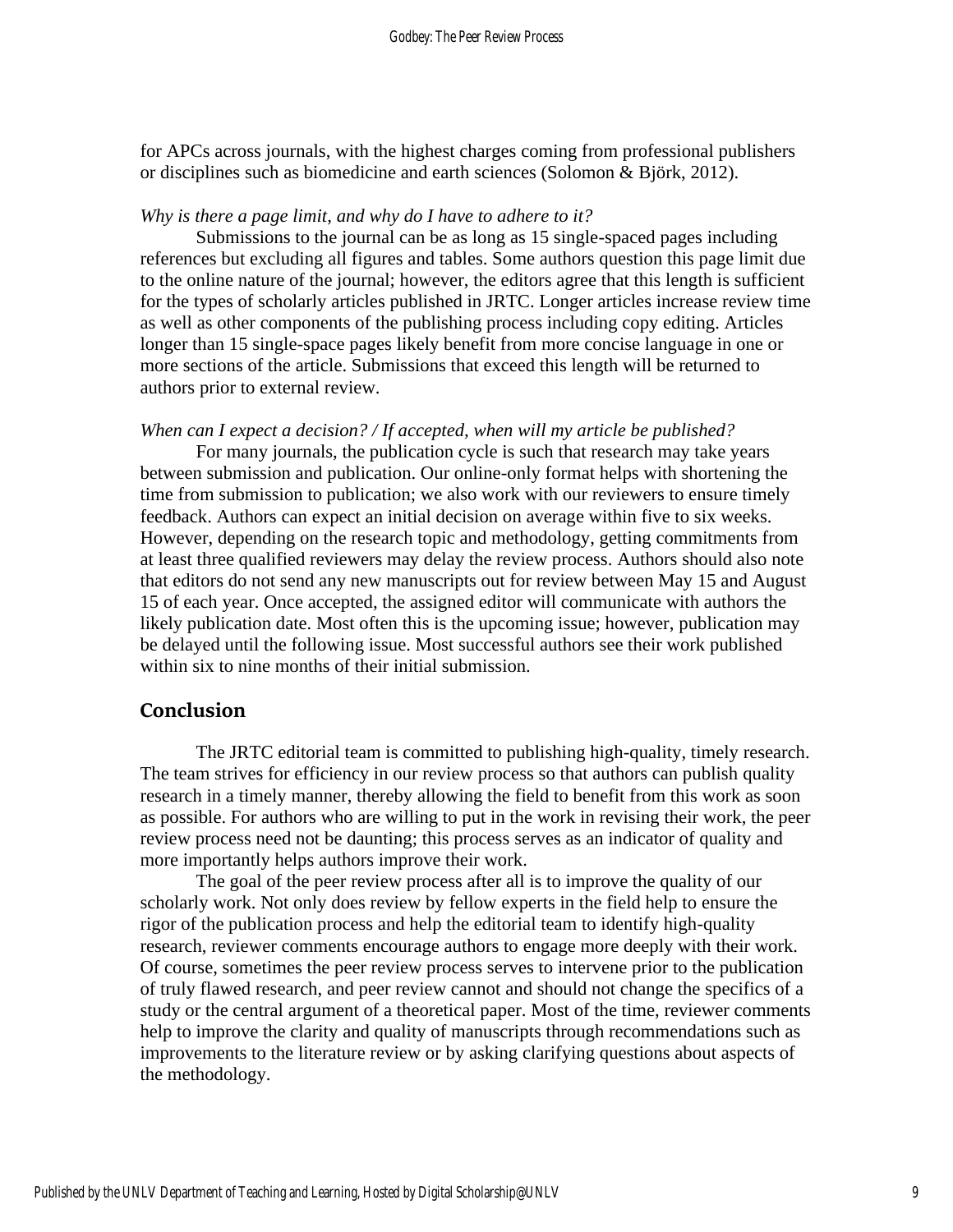It is our hope that with the suggestions included here, authors will feel encouraged to consider the *Journal of Research in Technical Careers* as a publication venue for their next research article related to career and post-secondary technical education.

Samantha Godbey is Education Librarian and Associate Professor at the University of Nevada, Las Vegas. Along with Dr. Howard R. D. Gordon, she served as Founding Co-Editor of *Journal of Research in Technical Careers* for the journal's first five volumes*.* In 2021, she transitioned to a new role with the journal and now advises the editors on issues related to scholarly publishing, including advising on policies around ethics and transparency in publishing, indexing the journal, and creating reports related to scholarly metrics.

## **References**

- American Educational Research Association. (2006). Standards for reporting on empirical social science research in AERA Publications. *Educational Researcher, 35*(6), 33-40. https://journals.sagepub.com/doi/pdf/10.3102/0013189X035006033
- American Journal Experts. (n.d.). *Self-plagiarism: How to define it and why you should avoid it.*  AJE Scholar. https://www.aje.com/arc/self-plagiarism-how-to-define-it-and-why-toavoid-it/
- American Psychological Association. (2020). *The publication manual of the American Psychological Association* (7th ed.)*.* American Psychological Association.
- Solomon, D. J., & Björk, B. C. (2012). A study of open access journals using article processing charges. *Journal of the American Society for Information Science and Technology*, *63*(8), 1485-1495.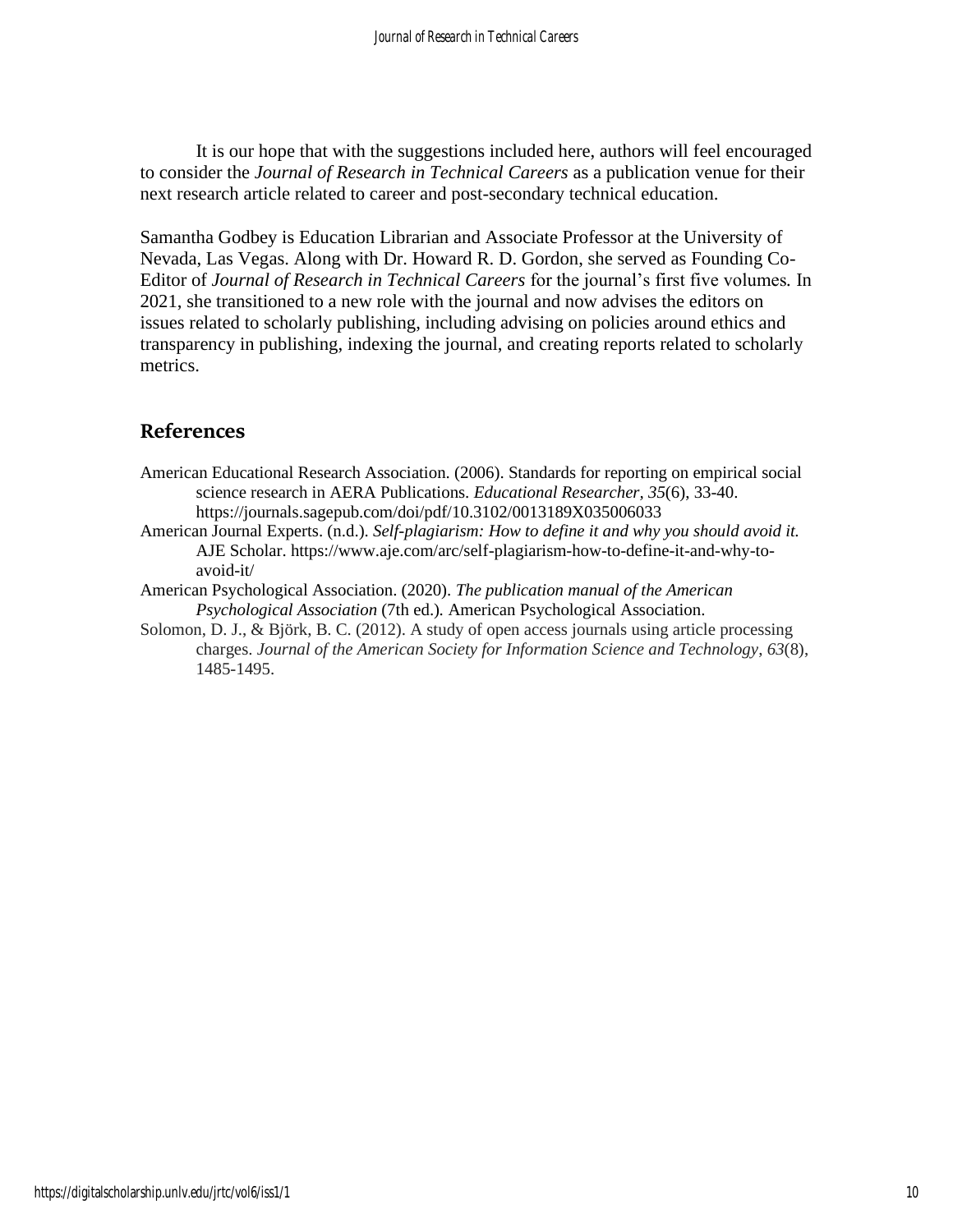# **Appendix A**

Reviewer Feedback Form



**REVIEWER FEEDBACK FORM**<br>Thank you for reviewing for the *Journal of Research in Technical* Careers. Please use this form to<br>provide feedback on each manuscript. Upload this document as an attachment along with your decisi

| Manuscript Title: |  |
|-------------------|--|
| Manuscript#:      |  |

| 1. Title, Abstract & Keywords                                                                     |                                                                                        |
|---------------------------------------------------------------------------------------------------|----------------------------------------------------------------------------------------|
| a. Title is appropriate for the manuscript.                                                       | $\Box$ Strongly Agree $\Box$ Agree $\Box$ Disagree $\Box$ Strongly Disagree $\Box$ N/A |
| b. Abstract is appropriate and concise.                                                           | $\Box$ Strongly Agree $\Box$ Agree $\Box$ Disagree $\Box$ Strongly Disagree $\Box$ N/A |
| c. Appropriate keywords are provided.                                                             | $\Box$ Strongly Agree $\Box$ Agree $\Box$ Disagree $\Box$ Strongly Disagree $\Box$ N/A |
| d. Comments to the author(s) re: Title, Abstract & Keywords:                                      |                                                                                        |
| 2. Introduction                                                                                   |                                                                                        |
| a. The statement of the problem is addressed.                                                     | $\Box$ Strongly Agree $\Box$ Agree $\Box$ Disagree $\Box$ Strongly Disagree $\Box$ N/A |
| b. The purpose of the study is addressed.                                                         | $\Box$ Strongly Agree $\Box$ Agree $\Box$ Disagree $\Box$ Strongly Disagree $\Box$ N/A |
| c. Research question(s), objectives, or<br>hypotheses are clearly articulated (if<br>applicable). | $\Box$ Strongly Agree $\Box$ Agree $\Box$ Disagree $\Box$ Strongly Disagree $\Box$ N/A |
|                                                                                                   |                                                                                        |
| 3. Literature Review                                                                              |                                                                                        |
| a. Overall, scope of literature review is<br>appropriate (not too broad or too narrow).           | $\Box$ Strongly Agree $\Box$ Agree $\Box$ Disagree $\Box$ Strongly Disagree $\Box$ N/A |
| b. Theoretical/Conceptual frameworks are<br>adequately addressed.                                 | □ Strongly Agree □ Agree □ Disagree □ Strongly Disagree □ N/A                          |
| c. Sources cited are pertinent to the study.                                                      | $\Box$ Strongly Agree $\Box$ Agree $\Box$ Disagree $\Box$ Strongly Disagree $\Box$ N/A |
| d. Includes appropriate in-text citations.                                                        | $\Box$ Strongly Agree $\Box$ Agree $\Box$ Disagree $\Box$ Strongly Disagree $\Box$ N/A |
| e. Comments to the author(s) re: Literature Review:                                               |                                                                                        |

 ${\bf http://digitalseholarship. unlv.edu/irte/}$ 

jrte@unlv.edu